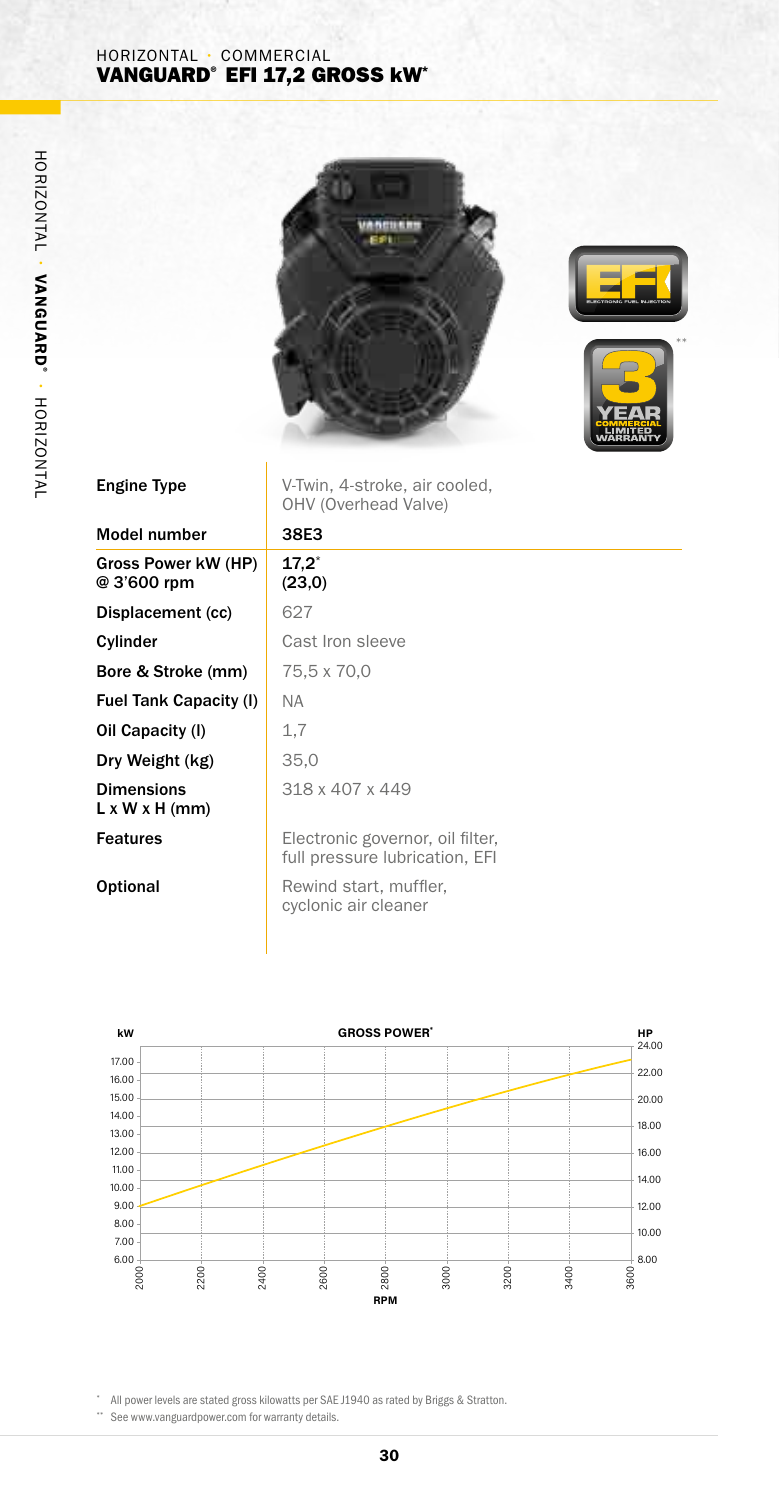HORIZONTAL •

 VANGUARD HORIZONTAL · HORIZONTAL

• HORIZONTAL



#### V-Twin, 4-stroke, air cooled, OHV (Overhead Valve) 54E1 24,6\* (33,0) 896 Cast Iron sleeve 85,5 x 78,0 NA 2,3 56,7 379 x 496 x 725 Oil filter, full pressure lubrication, cyclonic air cleaner, EFI Muffler, flat panel air cleaner Engine Type Model number Gross Power kW (HP) @ 3'600 rpm Displacement (cc) Cylinder Bore & Stroke (mm) Fuel Tank Capacity (l) Oil Capacity (l) Dry Weight (kg) Dimensions  $L \times W \times H$  (mm) Features **Optional**



\* All power levels are stated gross kilowatts per SAE J1940 as rated by Briggs & Stratton.

\*\* See www.vanguardpower.com for warranty details.

31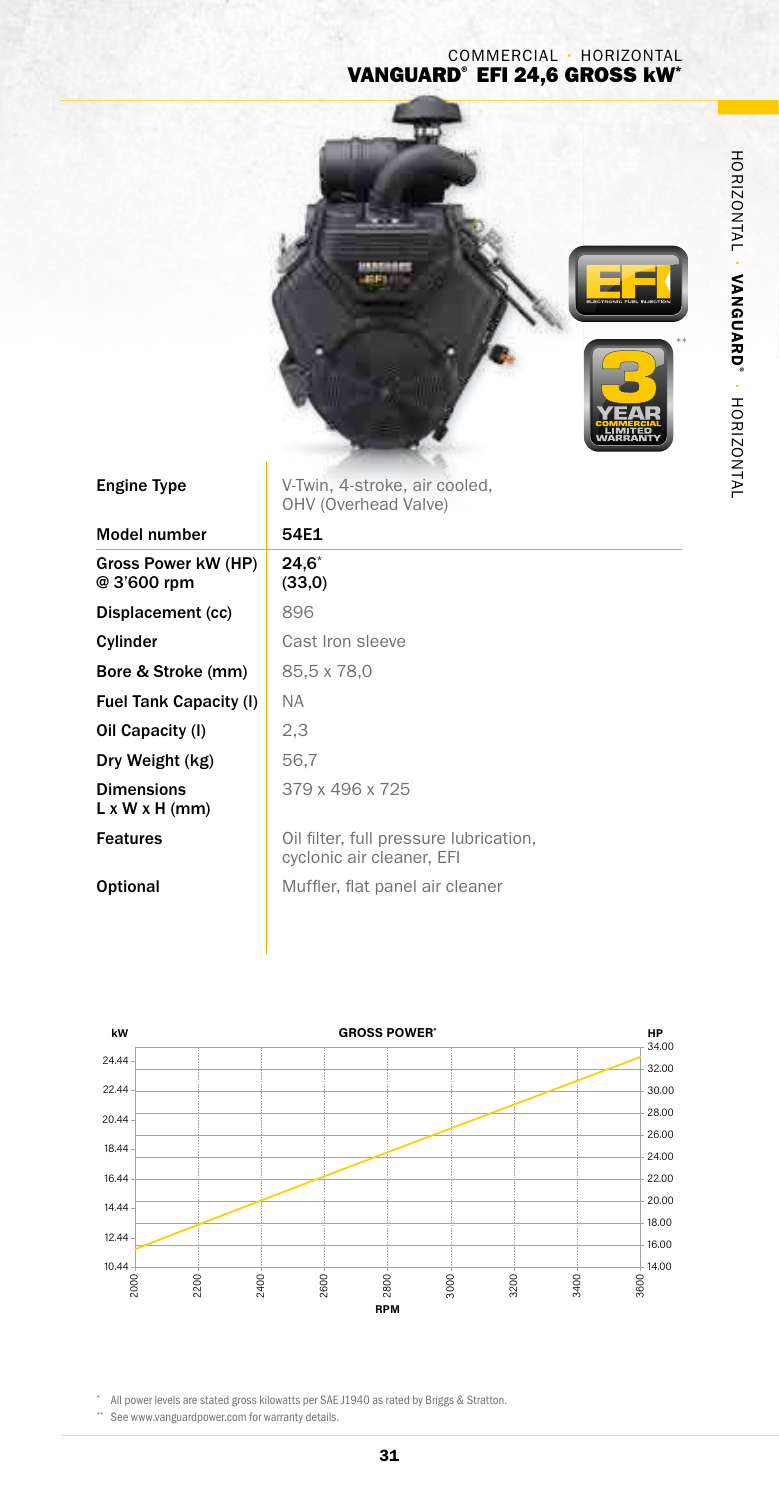### HORIZONTAL • COMMERCIAL VANGUARD® EFI 26,1 - 27,6 GROSS kW\*



#### Engine type

V-Twin, 4-stroke, air cooled, OHV (Overhead Valve)

| Model number                                    | 61E1                     | 61E3                                                                |  |
|-------------------------------------------------|--------------------------|---------------------------------------------------------------------|--|
| Gross Power kW (HP)<br>@ 3'600 rpm              | $26.1^{\circ}$<br>(35,0) | $27,6^*$<br>(37,0)                                                  |  |
| Displacement (cc)                               | 993                      |                                                                     |  |
| Cylinder                                        | Cast Iron sleeve         |                                                                     |  |
| Bore & Stroke (mm)                              | 85.5 x 86.5              |                                                                     |  |
| Fuel tank capacity (I)                          | <b>NA</b>                |                                                                     |  |
| Oil capacity (I)                                | 2.3                      |                                                                     |  |
| Dry weight (kg)                                 | 56.7                     |                                                                     |  |
| <b>Dimensions</b><br>$L \times W \times H$ (mm) | 379 x 496 x 725          |                                                                     |  |
| <b>Features</b>                                 |                          | Oil filter, full pressure lubrication,<br>cyclonic air cleaner, EFI |  |
| Optional                                        |                          | Muffler, flat panel air cleaner                                     |  |



\* All power levels are stated gross kilowatts per SAE J1940 as rated by Briggs & Stratton.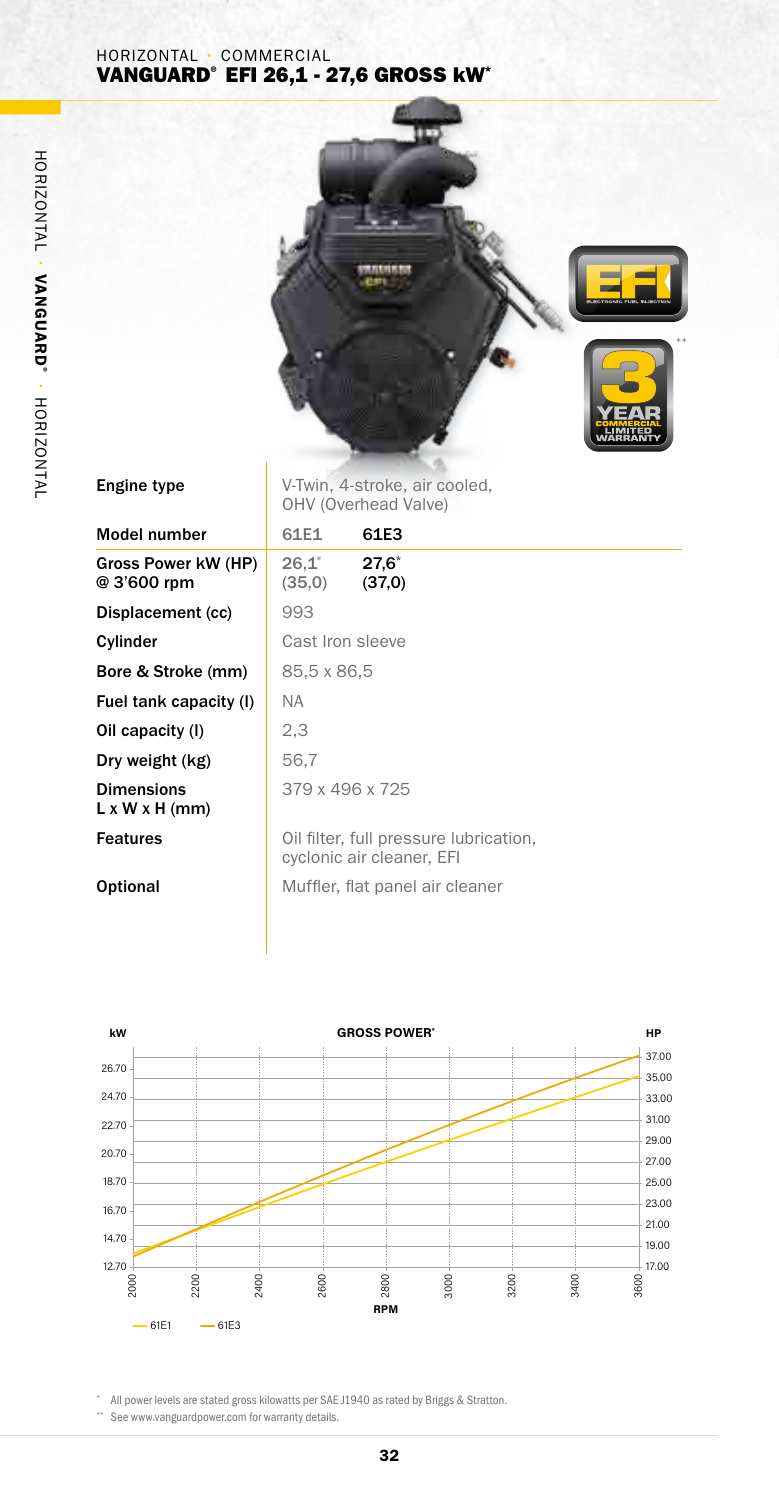#### COMMERCIAL • HORIZONTAL NEW VANGUARD EFI / ETC 29,9 GROSS kW\*







# Engine type

**AVAILABLE FROM** 

V-Twin, 4-stroke, air cooled, OHV (Overhead Valve)

| Model number                                    | 61G2                                                                                                       |  |
|-------------------------------------------------|------------------------------------------------------------------------------------------------------------|--|
| Gross Power kW (HP)<br>@ 3'600 rpm              | $29.9*$<br>(40,0)                                                                                          |  |
| Displacement (cc)                               | 993                                                                                                        |  |
| Cylinder                                        | Cast Iron sleeve                                                                                           |  |
| Bore & Stroke (mm)                              | 85.5 x 86.5                                                                                                |  |
| Fuel tank capacity (I)                          | <b>NA</b>                                                                                                  |  |
| Oil capacity (I)                                | 2,3                                                                                                        |  |
| Dry weight (kg)                                 | 56.7                                                                                                       |  |
| <b>Dimensions</b><br>$L \times W \times H$ (mm) | 379 x 496 x 725                                                                                            |  |
| <b>Features</b>                                 | EFI / ETC (electronic throttle control),<br>oil filter, full pressure lubrication,<br>cyclonic air cleaner |  |
| Optional                                        | Muffler, flat panel air cleaner                                                                            |  |



\* All power levels are stated gross kilowatts per SAE J1940 as rated by Briggs & Stratton.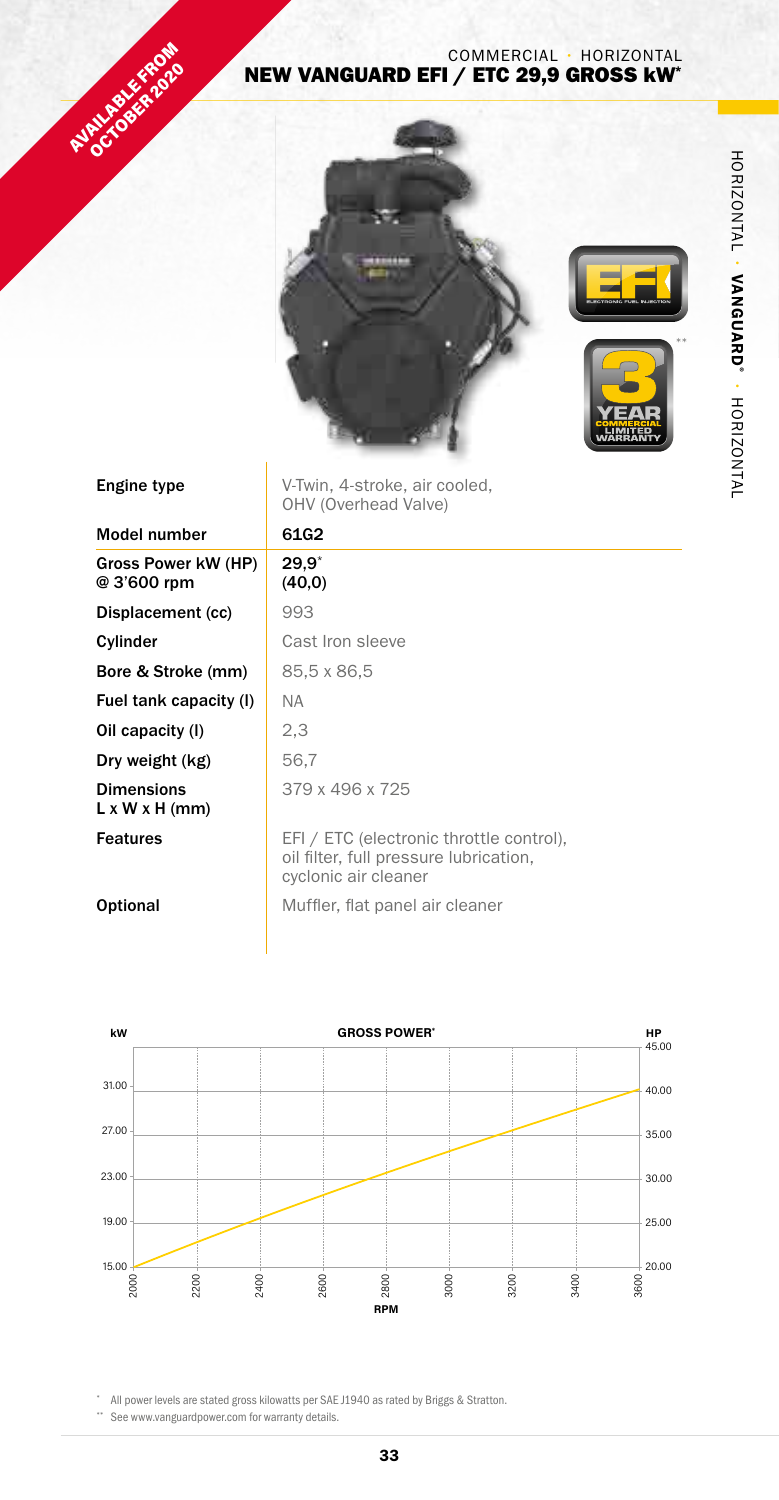# VERTICAL • COMMERCIAL VANGUARD® 11,9 GROSS kW\*

Ï





| Engine type                                     | V-Twin, 4-stroke, air cooled,<br><b>OHV (Overhead Valve)</b> |  |
|-------------------------------------------------|--------------------------------------------------------------|--|
| Model number                                    | 3057                                                         |  |
| Gross power kW (HP)<br>@ 3'600 rpm              | $11.9*$<br>(16,0)                                            |  |
| Displacement (cc)                               | 479                                                          |  |
| Cylinder                                        | Cast Iron sleeve                                             |  |
| Bore & Stroke (mm)                              | 68,0 x 66,0                                                  |  |
| Fuel tank capacity (I)                          | <b>NA</b>                                                    |  |
| Oil capacity (I)                                | 1,7                                                          |  |
| Dry weight (kg)                                 | 32,4                                                         |  |
| <b>Dimensions</b><br>$L \times W \times H$ (mm) | 429 x 404 x 310                                              |  |
| <b>Features</b>                                 | Oil filter, full pressure lubrication                        |  |
| Optional                                        | Rewind start                                                 |  |



\* All power levels are stated gross kilowatts per SAE J1940 as rated by Briggs & Stratton.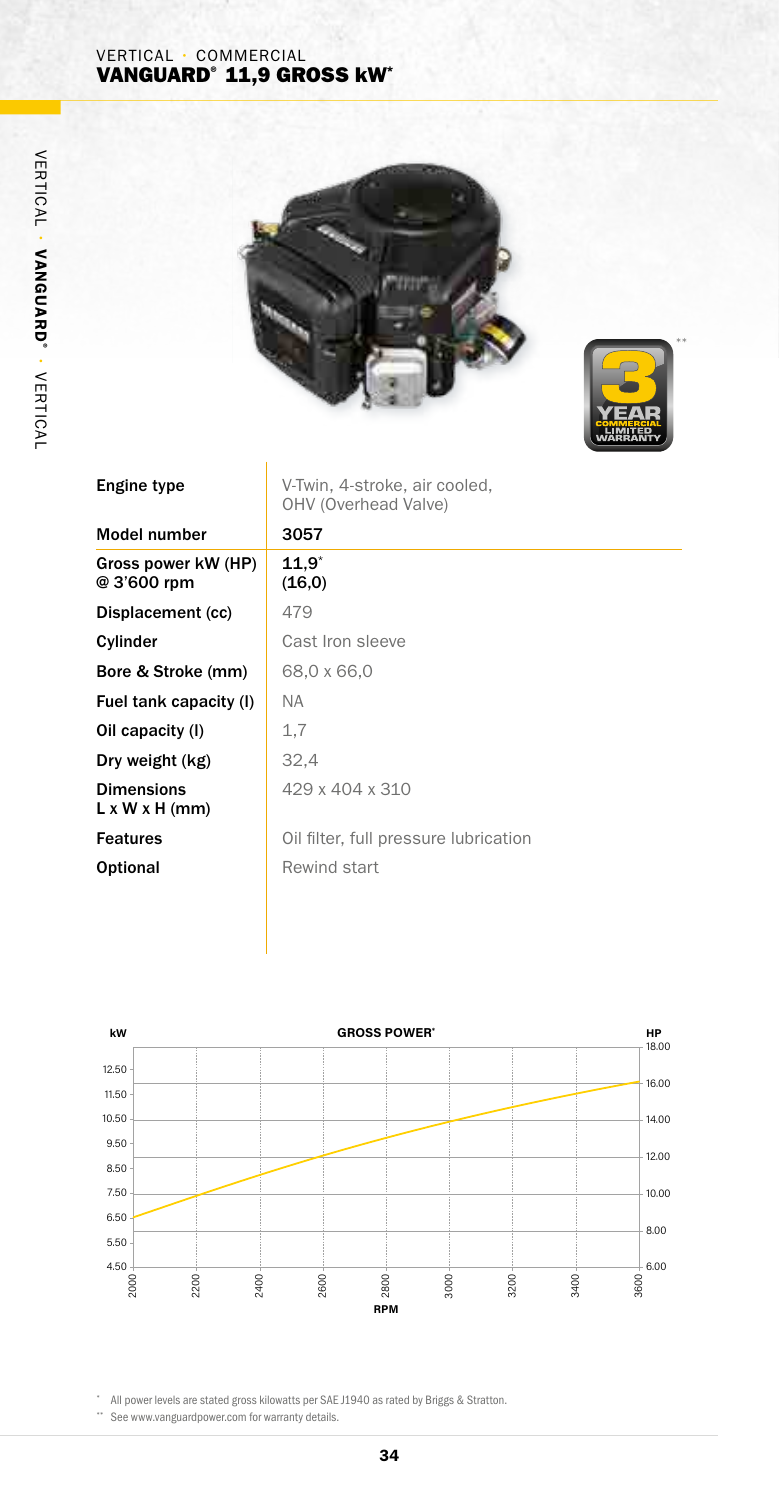



| Engine type                                     | V-Twin, 4-stroke, air cooled,<br><b>OHV</b> (Overhead Valve) |
|-------------------------------------------------|--------------------------------------------------------------|
| Model number                                    | 3567                                                         |
| Gross power kW (HP)<br>@ 3'600 rpm              | $13,4^*$<br>(18,0)                                           |
| Displacement (cc)                               | 570                                                          |
| Cylinder                                        | Cast Iron sleeve                                             |
| Bore & Stroke (mm)                              | 72.0 x 70.0                                                  |
| Fuel tank capacity (I)                          | <b>NA</b>                                                    |
| Oil capacity (I)                                | 1.7                                                          |
| Dry weight (kg)                                 | 33,3                                                         |
| <b>Dimensions</b><br>$L \times W \times H$ (mm) | 439 x 406 x 344                                              |
| <b>Features</b>                                 | Oil filter, full pressure lubrication                        |
| Optional                                        | Rewind start.<br>electronic fuel management (EFM)            |



\* All power levels are stated gross kilowatts per SAE J1940 as rated by Briggs & Stratton.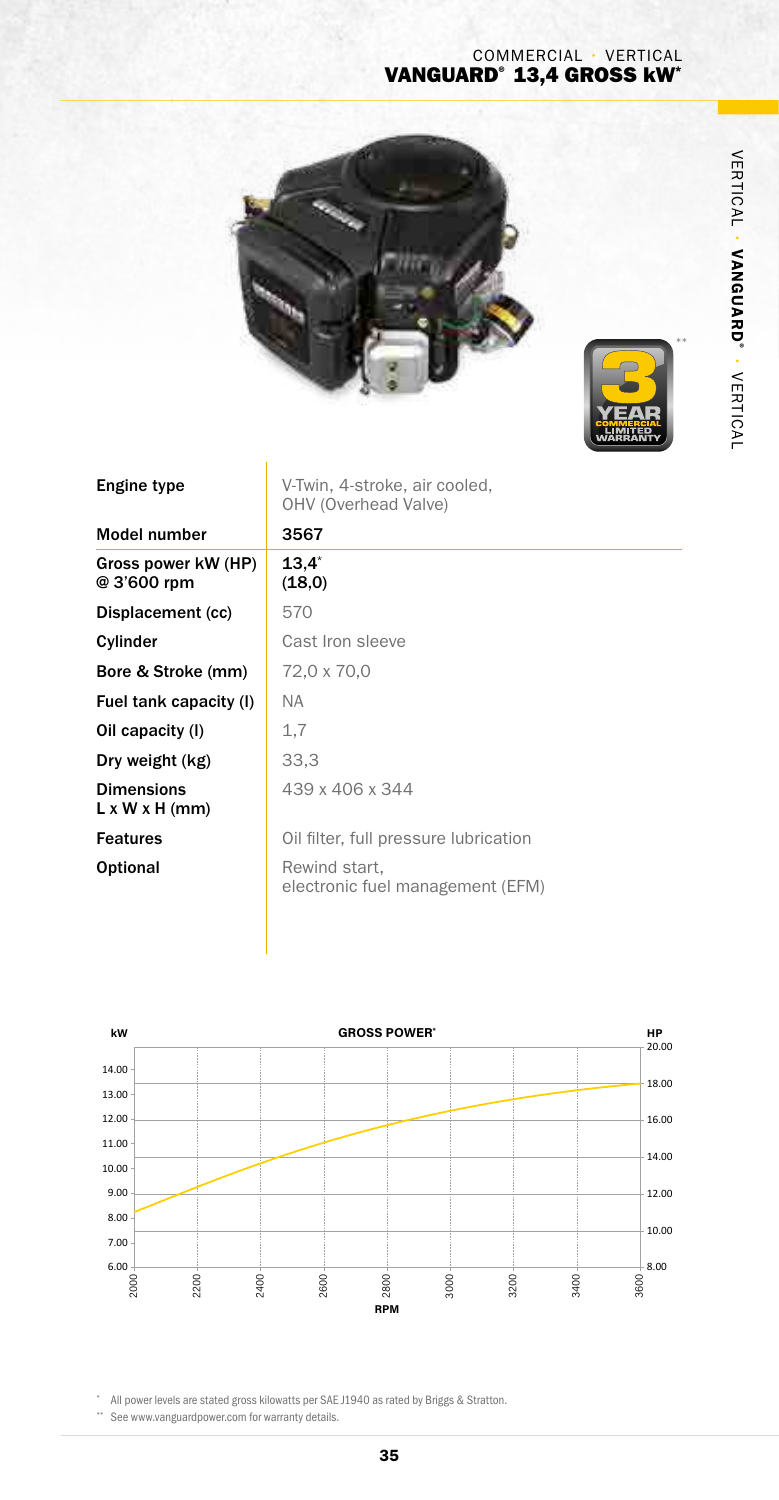### VERTICAL • COMMERCIAL VANGUARD® 15,7 - 17,2 GROSS kW\*





| <b>Engine type</b>                              |                          | V-Twin, 4-stroke, air cooled.<br><b>OHV (Overhead Valve)</b> |  |
|-------------------------------------------------|--------------------------|--------------------------------------------------------------|--|
| Model number                                    | 3857                     | 3867                                                         |  |
| Gross power kW (HP)<br>@ 3'600 rpm              | $15.7^{\circ}$<br>(21,0) | $17,2^{*}$<br>(23,0)                                         |  |
| Displacement (cc)                               | 627                      |                                                              |  |
| Cylinder                                        | Cast Iron sleeve         |                                                              |  |
| Bore & Stroke (mm)                              | 75.5 x 70.0              |                                                              |  |
| Fuel tank capacity (I)                          | <b>NA</b>                |                                                              |  |
| Oil capacity (I)                                | 1.7                      |                                                              |  |
| Dry weight (kg)                                 | 35,0                     |                                                              |  |
| <b>Dimensions</b><br>$L \times W \times H$ (mm) | 443 x 406 x 344          |                                                              |  |
| <b>Features</b>                                 |                          | Oil filter, full pressure lubrication                        |  |



\* All power levels are stated gross kilowatts per SAE J1940 as rated by Briggs & Stratton.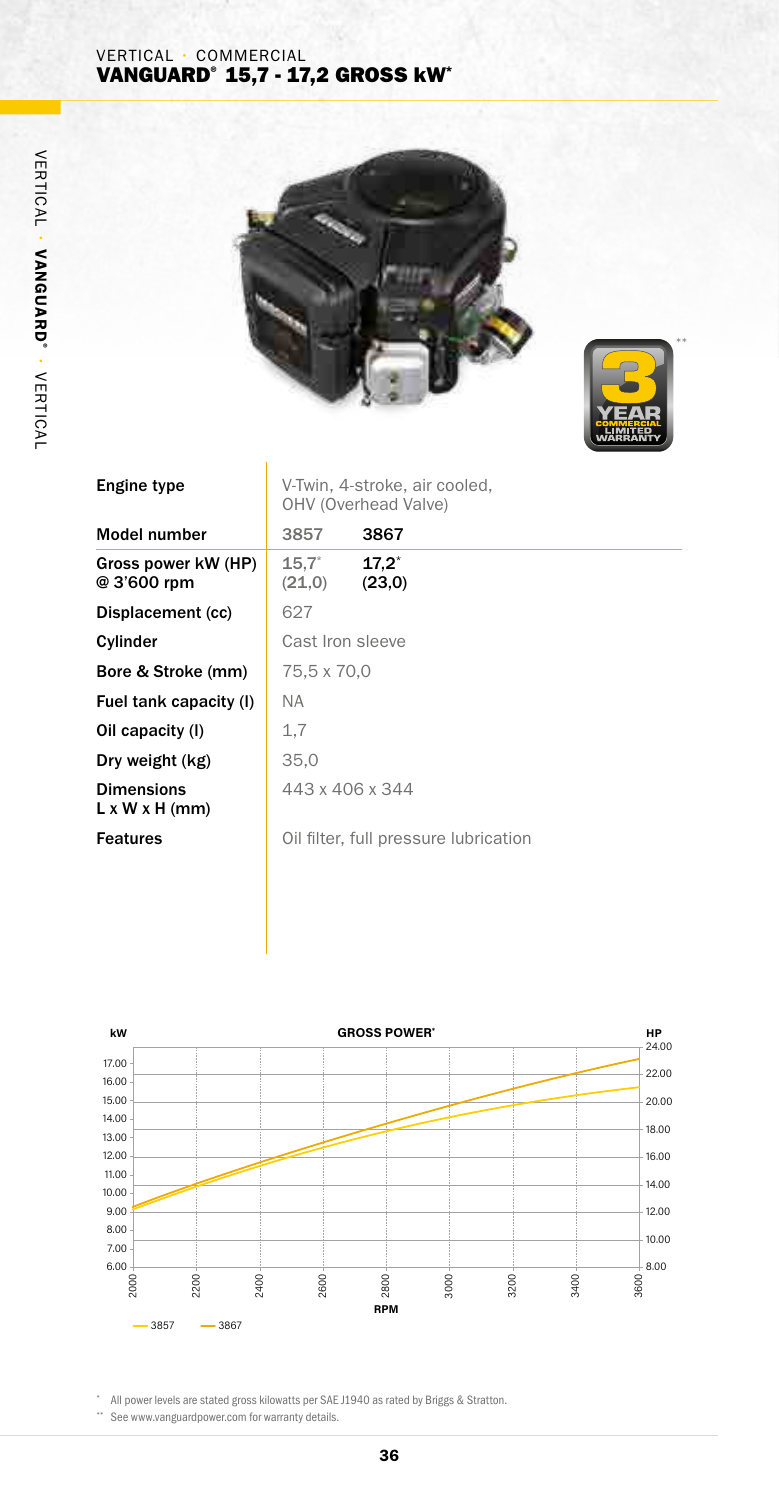







| <b>Engine type</b>                              | V-Twin, 4-stroke, air cooled,<br><b>OHV</b> (Overhead Valve) |                                                                |  |
|-------------------------------------------------|--------------------------------------------------------------|----------------------------------------------------------------|--|
| Model number                                    | 49V6                                                         | 49R9                                                           |  |
| Gross power kW (HP)<br>@ 3'600 rpm              | $17.9^\circ$<br>(24,0)                                       | $19.4^*$<br>(26, 0)                                            |  |
| Displacement (cc)                               | 810                                                          |                                                                |  |
| Cylinder                                        | Cast Iron sleeve                                             |                                                                |  |
| Bore & Stroke (mm)                              | 83.8 x 73.4                                                  |                                                                |  |
| Fuel tank capacity (I)                          | <b>NA</b>                                                    |                                                                |  |
| Oil capacity (I)                                | 1.98                                                         |                                                                |  |
| Dry weight (kg)                                 | 40.5                                                         |                                                                |  |
| <b>Dimensions</b><br>$L \times W \times H$ (mm) | 505 x 462 x 582                                              |                                                                |  |
| <b>Features</b>                                 |                                                              | Oil filter, full pressure lubrication,<br>cyclonic air cleaner |  |
| Optional                                        | Oil Guard™                                                   |                                                                |  |



\* All power levels are stated gross kilowatts per SAE J1940 as rated by Briggs & Stratton.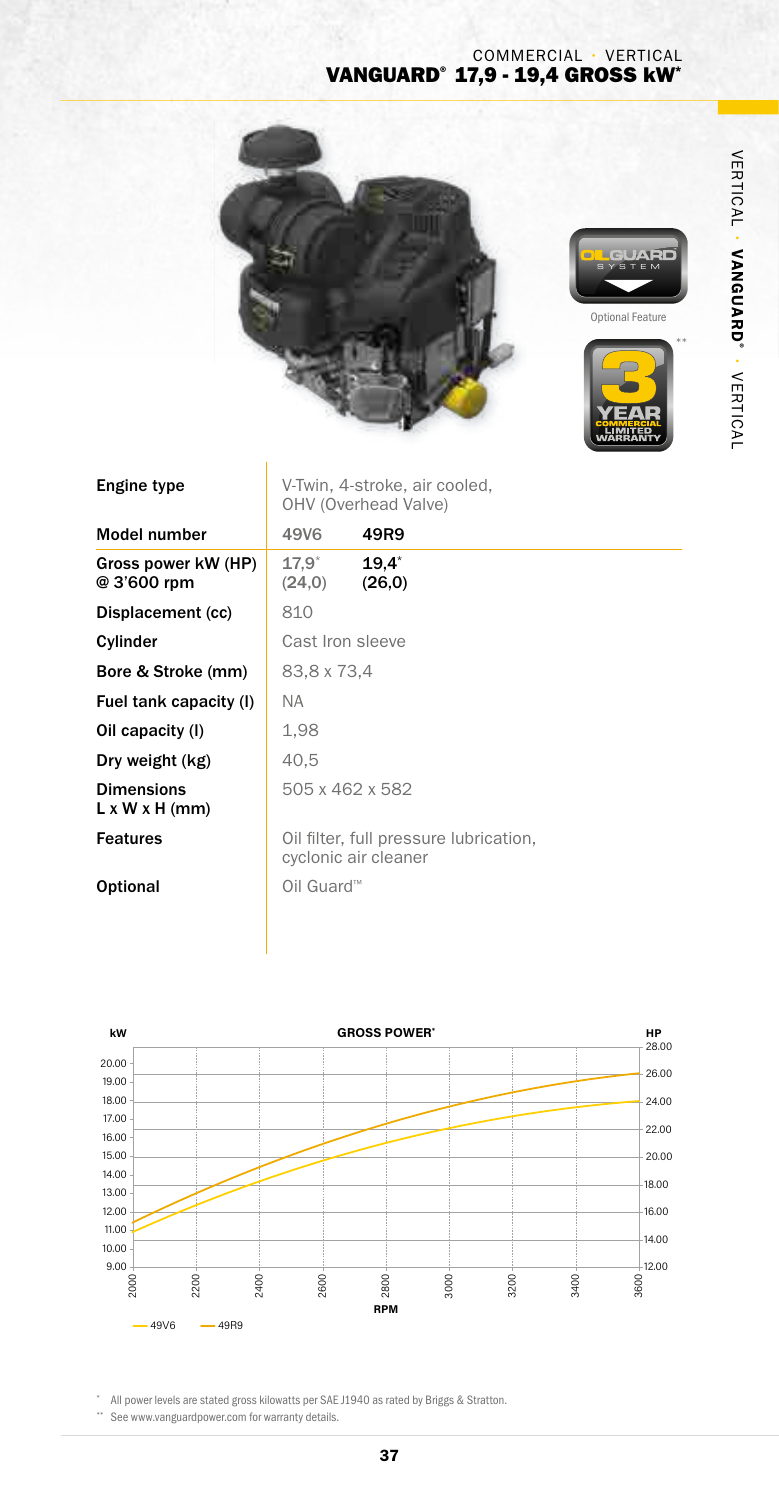### VERTICAL • COMMERCIAL VANGUARD® EFI 19,4 - 20,9 GROSS kW\*



|  |   | E M |  |
|--|---|-----|--|
|  | ٠ | ī   |  |
|  |   |     |  |
|  |   |     |  |





| Engine type                                     | V-Twin, 4-stroke, air cooled.<br><b>OHV (Overhead Valve)</b> |                                                                                         |
|-------------------------------------------------|--------------------------------------------------------------|-----------------------------------------------------------------------------------------|
| Model number                                    | 49E7                                                         | 49E8                                                                                    |
| Gross power kW (HP)<br>@ 3'600 rpm              | $19.4^\circ$<br>(26, 0)                                      | $20.9^{*}$<br>(28,0)                                                                    |
| Displacement (cc)                               | 810                                                          |                                                                                         |
| Cylinder                                        | Cast Iron sleeve                                             |                                                                                         |
| Bore & Stroke (mm)                              | 83,8 x 73,4                                                  |                                                                                         |
| Fuel tank capacity (I)                          | <b>NA</b>                                                    |                                                                                         |
| Oil capacity (I)                                | 1,98                                                         |                                                                                         |
| Dry weight (kg)                                 | 40,5                                                         |                                                                                         |
| <b>Dimensions</b><br>$L \times W \times H$ (mm) | 505 x 462 x 582                                              |                                                                                         |
| <b>Features</b>                                 |                                                              | Oil filter, full pressure lubrication,<br>cyclonic air cleaner, EFI                     |
| Optional                                        |                                                              | Oil Guard™, flat panel air cleaner,<br>integrated air cleaner (available on model 49E8) |



\* All power levels are stated gross kilowatts per SAE J1940 as rated by Briggs & Stratton.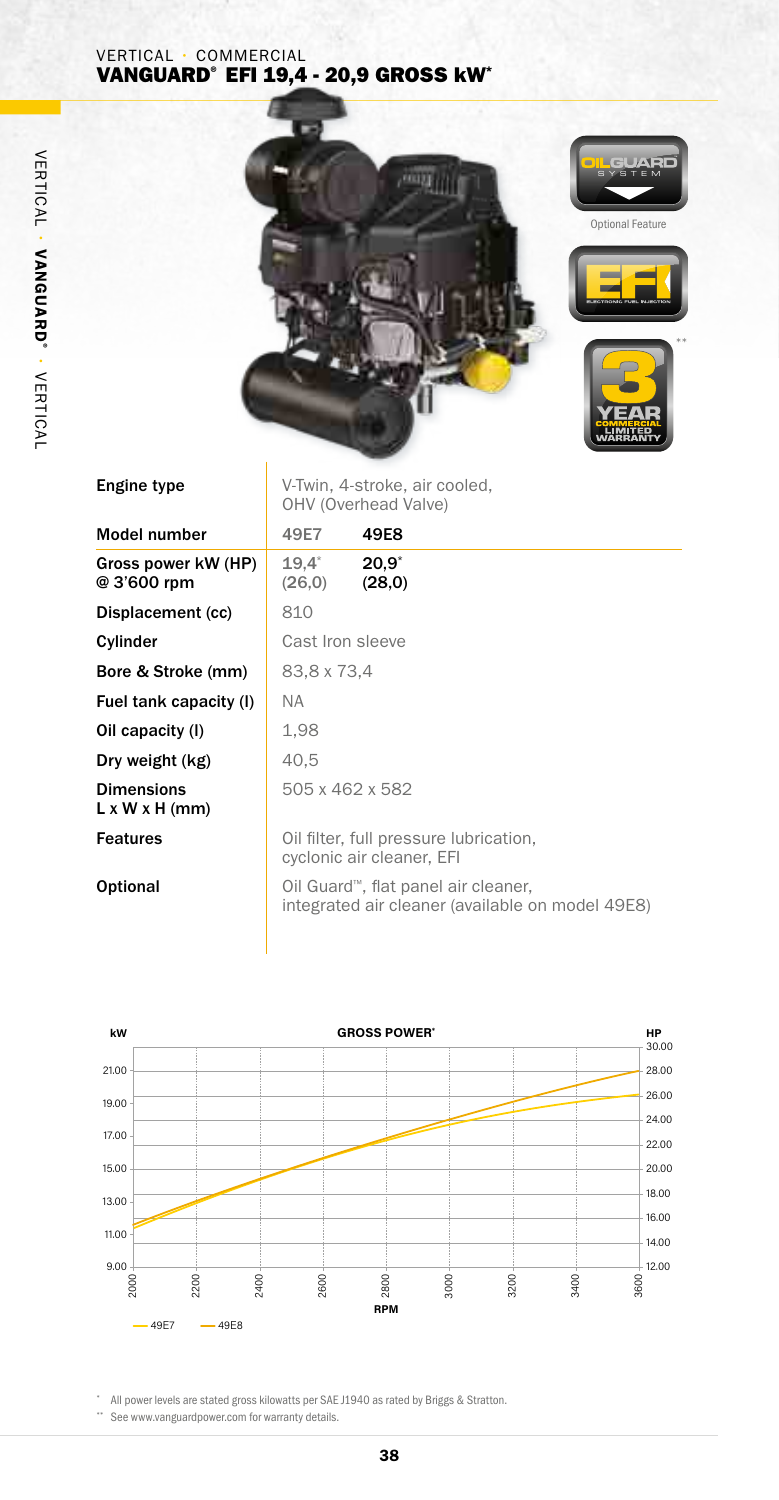# VANGUARD **Commercial** Battery Packs The Next Generation of Integrated Power.

Fully-integrated Battery System

\*

**UDINGUARD** 





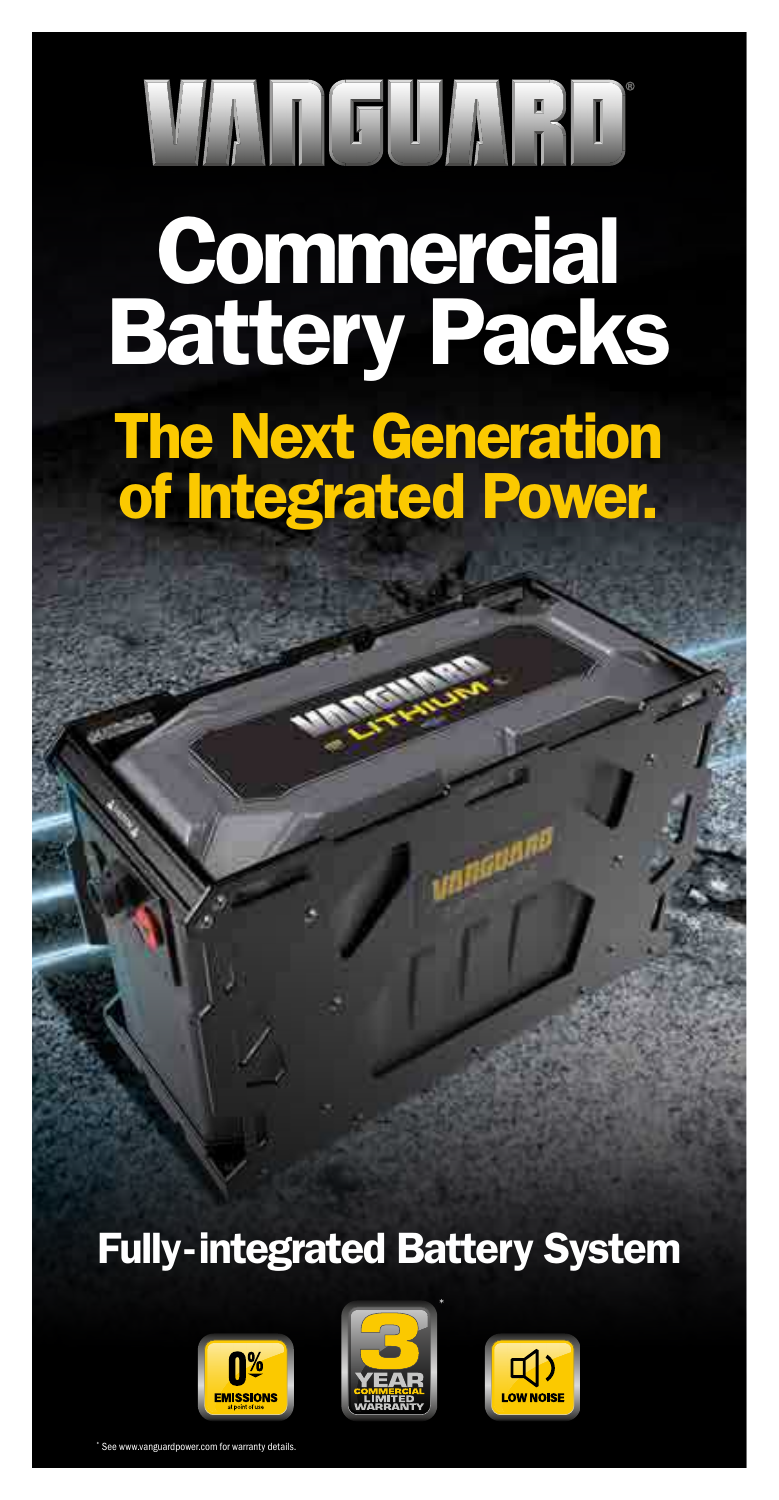### BATTERY PACKS • COMMERCIAL NEW 5kWh COMMERCIAL BATTERY PACK





Avaluance FROM

#### Battery type

48V 5kWh Lithium-Ion battery pack, integrated battery management system

| Model number                                        | 80089283                                                                                                                                                       |
|-----------------------------------------------------|----------------------------------------------------------------------------------------------------------------------------------------------------------------|
| Nominal Voltage (V)                                 | 50,4                                                                                                                                                           |
| Top Voltage (V)                                     | 57,4                                                                                                                                                           |
| Cut-off Voltage (V)                                 | 37,5                                                                                                                                                           |
| Capacity / Energy<br>at Max Discharge<br>(Ah / kWh) | 90/4.5                                                                                                                                                         |
| Nominal Capacity /<br>Energy (Ah / $kWh$ )          | 100/5.0                                                                                                                                                        |
| Weight (kg)                                         | 45                                                                                                                                                             |
| Durability (cycles)<br>at 80% capacity<br>retention | 2000                                                                                                                                                           |
| Charge time (hours)                                 | 6                                                                                                                                                              |
| <b>Dimensions</b><br>$L \times W \times H$ (mm)     | 570 x 270 x 360                                                                                                                                                |
| <b>Features</b>                                     | Battery Management System, dual CANbus<br>communication, plug-in ready charging system,<br>HDPE pack enclosure, Aluminium outer shell,<br>cast Aluminium base. |

Can be combined in parallel for additional capacity.



3-year warranty applies to battery, controller and charger. \* See www.vanguardpower.com for warranty details.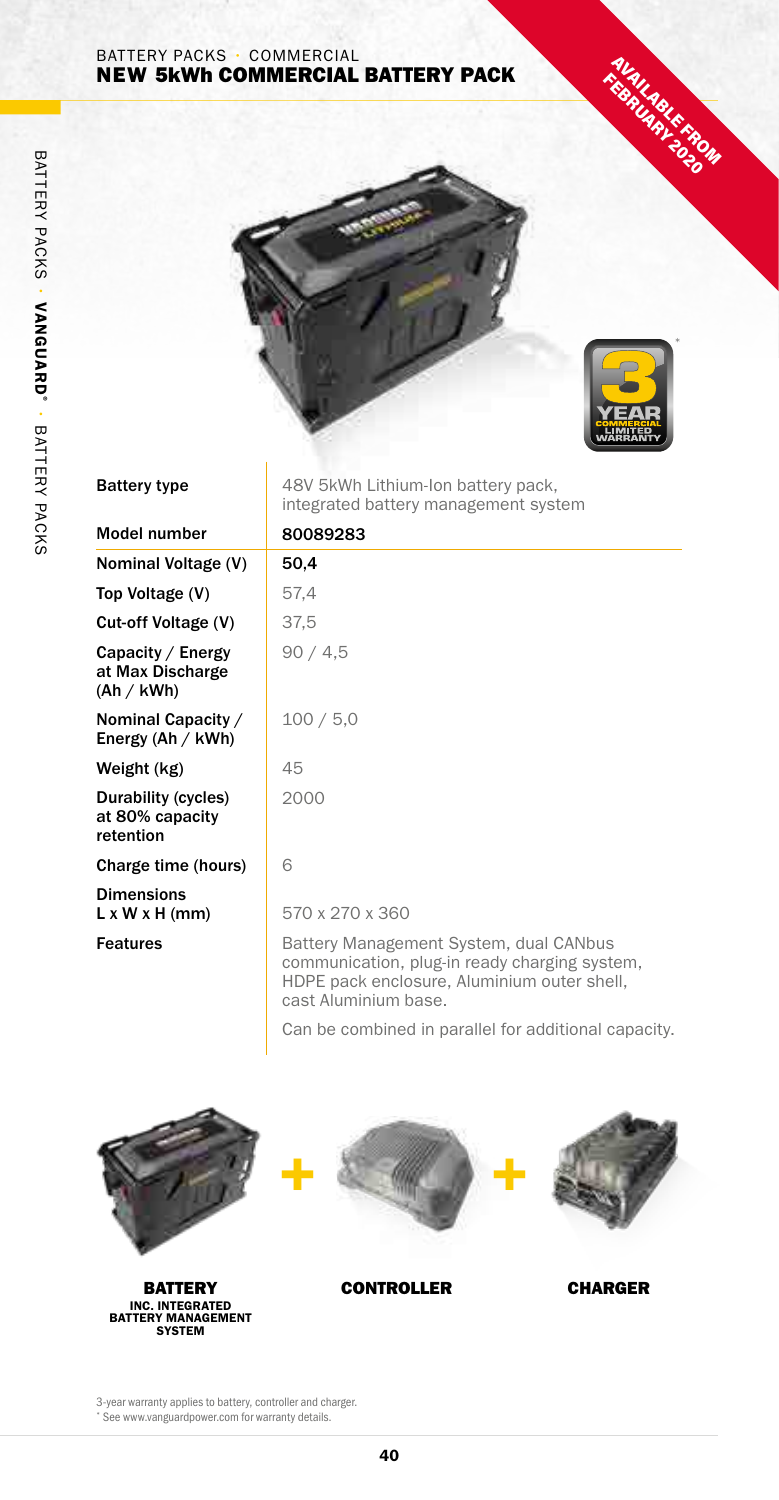### COMMERCIAL • BATTERY PACK NEW 10kWh COMMERCIAL BATTERY PACK





| <b>Battery type</b>                                 | 48V 10kWh Lithium-Ion battery pack,<br>integrated battery management system                                                                                    |  |
|-----------------------------------------------------|----------------------------------------------------------------------------------------------------------------------------------------------------------------|--|
| Model number                                        | <b>TBC</b>                                                                                                                                                     |  |
| Nominal Voltage (V)                                 | 50,4                                                                                                                                                           |  |
| Top Voltage (V)                                     | 57,4                                                                                                                                                           |  |
| Cut-off Voltage (V)                                 | 37,5                                                                                                                                                           |  |
| Capacity / Energy<br>at Max Discharge<br>(Ah / kWh) | 180/9,0                                                                                                                                                        |  |
| Nominal Capacity /<br>Energy (Ah / $kWh$ )          | 200 / 10,0                                                                                                                                                     |  |
| Weight (kg)                                         | 90                                                                                                                                                             |  |
| Durability (cycles)<br>at 80% capacity<br>retention | 2000                                                                                                                                                           |  |
| Charge time (hours)                                 | 12                                                                                                                                                             |  |
| <b>Dimensions</b><br>$L \times W \times H$ (mm)     | 570 x 470 x 360                                                                                                                                                |  |
| <b>Features</b>                                     | Battery Management System, dual CANbus<br>communication, plug-in ready charging system,<br>HDPE pack enclosure, Aluminium outer shell,<br>cast Aluminium base. |  |

Can be combined in parallel for additional capacity.



AVAILABLE FROM







CONTROLLER CHARGER

3-year warranty applies to battery, controller and charger. \* See www.vanguardpower.com for warranty details.